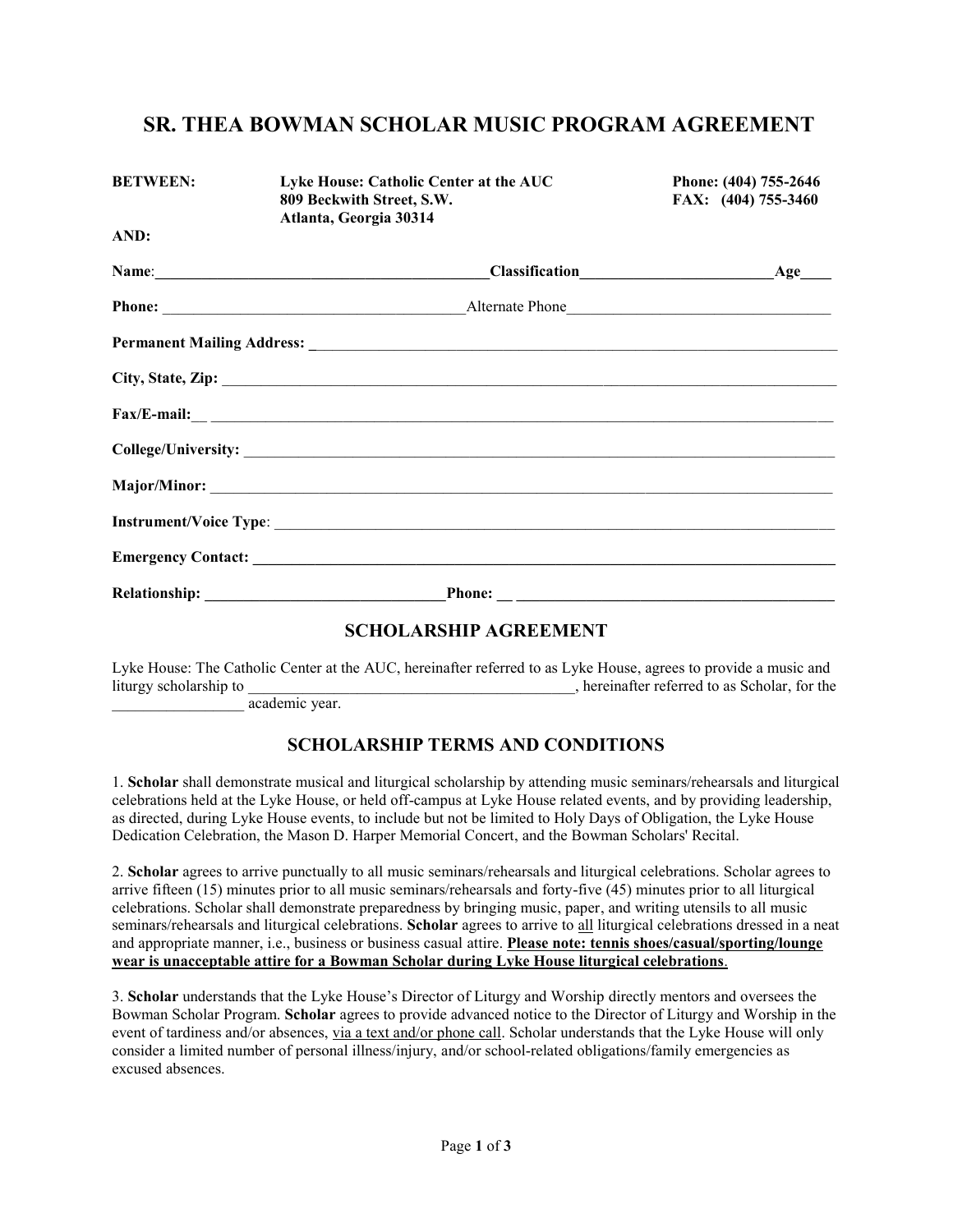### Sr. Thea Bowman Scholar Music Program Contract & Agreement

4. **Scholar** agrees to secure the services of a substitute music/liturgical leader, who is able to render similar music/liturgical leadership services, in the event of the Scholar's absence. It is recommended that all substitute music/liturgical leaders be secured well-in advance of rehearsals and/or liturgical celebrations, in which the Scholar is unable to attend. Scholar accepts full responsibility for any payment/compensation made to the substitute music/liturgical leader during rehearsals and/or during liturgical celebrations.

5. **Scholar** agrees to attend Lyke House music and/or ministry workshops, retreats, and music/liturgical formation activities.

6. **Scholar**, along with the Lyke House Student Ministry Assistants, agrees to select one (1) day per week to participate in a mandatory Mass and Bible study/faith sharing as a team building exercise necessary for all student leaders participating in ministry at Lyke House.

7. **Scholar** agrees to form a "Prayer Partner" group consisting of a minimum of five (5) students who, along with the **Scholar**, meet regularly for faith sharing and encouragement through prayer, fellowship, and worship. **Scholar** will also be responsible for inviting their Prayer Partners to Sunday Mass as a means of peer outreach and evangelization throughout the academic year.

8. **Scholar** agrees to allow Lyke House to use his/her name, likeness, voice in all forms and media and hereby releases and discharges Lyke House from any and all claims and demands arising from or in connection with, in all manners, including but not limited to any and all claims for libel and invasion of privacy.

## **SCHOLARSHIP DISBURSEMENT**

1. Lyke House shall release scholarship funds, up to the sum of\_\_\_\_\_\_\_\_\_\_\_\_ per quarter, ten (10) business days following the conclusion of the academic quarter (Midterms and Finals per semester) for music competence, liturgical leadership and scholarship demonstrated by the Scholar.

2. Reduction in the scholarship amount shall be made if the **Scholar** fails to demonstrate a consistent level of musical competence, professionalism, attendance, liturgical leadership and scholarship. The reduction in the scholarship amount is at the discretion of the Catholic Chaplain and Director of Lyke House in consultation with the Director of Liturgy and Worship.

3. **Scholar** shall assist the Lyke House as a student Bowman Scholar, engaged in an academic/liturgical mentoring and ministry program and *at no time* shall be considered an official employee or an independent contractor of the Lyke House.

## **SCHOLARSHIP AGREEMENT PERIOD**

This agreement is effective upon signature by both parties and shall remain in effect for one academic year.

### **SCHOLARSHIP REVOCATION**

1. This Scholarship Agreement constitutes the entire agreement between the Lyke House and the Scholar and supersedes all prior Scholarship Agreements, understandings and proposals (whether written or oral) in respect to the matters specified.

2. This Scholarship Agreement shall be deemed executed in the State of Georgia and shall be interpreted and construed in accordance with the laws of the State of Georgia relating to contracts made and performed herein.

3. Either the Lyke House or the **Scholar** may revoke this Scholarship Agreement by providing a two week, inadvance, written notice of revocation.